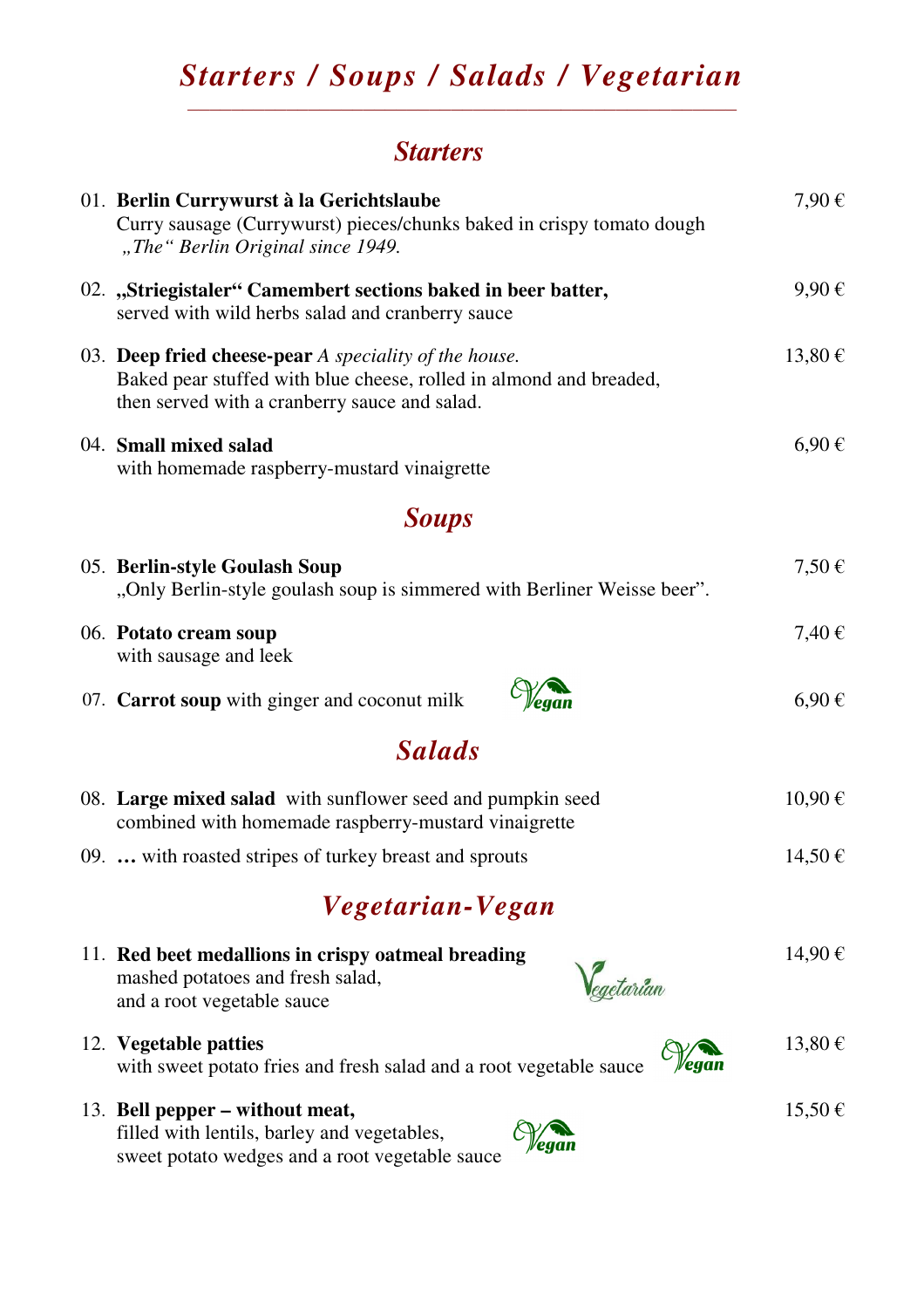### *Main Courses*  \_\_\_\_\_\_\_\_\_\_\_\_\_\_\_\_\_\_\_\_\_\_\_\_\_\_\_\_\_\_\_\_\_\_\_\_\_\_\_\_\_\_\_\_\_\_

# *Specialities from the chef*

#### **We will gladly serve you additional helpings of the side dishes that come with our specialties.**

| 16. Lamb knuckles<br>green beans with bacon, grilled tomato and potato croquettes                                                                    | 22,90€      |
|------------------------------------------------------------------------------------------------------------------------------------------------------|-------------|
| 17. Beef roulade with traditional filling<br>accompanied by red cabbage with apple plus leek-bacon-dumpling                                          | 21,80€      |
| 18. Braised veal cheeks, savoy cabbage and potato croquettes                                                                                         | 22,50€      |
| 19. Half fried duck<br>red cabbage and herb-seasoned potatoes                                                                                        | $20,80 \in$ |
| <b>Berlin Specialities</b>                                                                                                                           |             |
| 20. Traditional Berlin-style pork joint<br>Spicy roast pork, red cabbage and leek-bacon-dumpling                                                     | 18,50€      |
| 21. "Grand Feast Berlin-style" for 2 people<br>A meatball, large hearty grilled sausage, spicy roast pork,<br>sauerkraut and herb-seasoned potatoes. | 27,80€      |
| 22. Schnitzel (Escalope) of pork<br>bacon potato salad and cranberry's                                                                               | 15,90€      |
| 23. Large "Berlin style" pickled knuckle of pork (ca. 1000 g)<br>with sauerkraut, pea puree, gherkin                                                 | 18,50€      |
| 24. "Old Berlin style" fried calf's liver<br>with onion, fried ring of apple, red cabbage and mashed potatoes                                        | 17,90€      |
| 25. Prussian Sausage Platter with blood sausage, liverwurst<br>and boiled pork belly plus sauerkraut and herb-seasoned potatoes                      | 16,80€      |
| 26. Hearty grilled "Berlin style" sausage,<br>with sauerkraut and herb-seasoned potatoes                                                             | 13,90€      |
| 27. Home-style farmer's brawn, from jellied knuckle of pork<br>in remoulade with hearty fried potatoes, fresh salad                                  | 13,80€      |
| <b>Seafood</b>                                                                                                                                       |             |
| 28. Two seasoned pickled herring filets in home-style sauce with dill potatoes                                                                       | 14,90€      |

| 29. Fillet of Codfish           | 22.50€ |
|---------------------------------|--------|
| dill potatoes and savoy cabbage |        |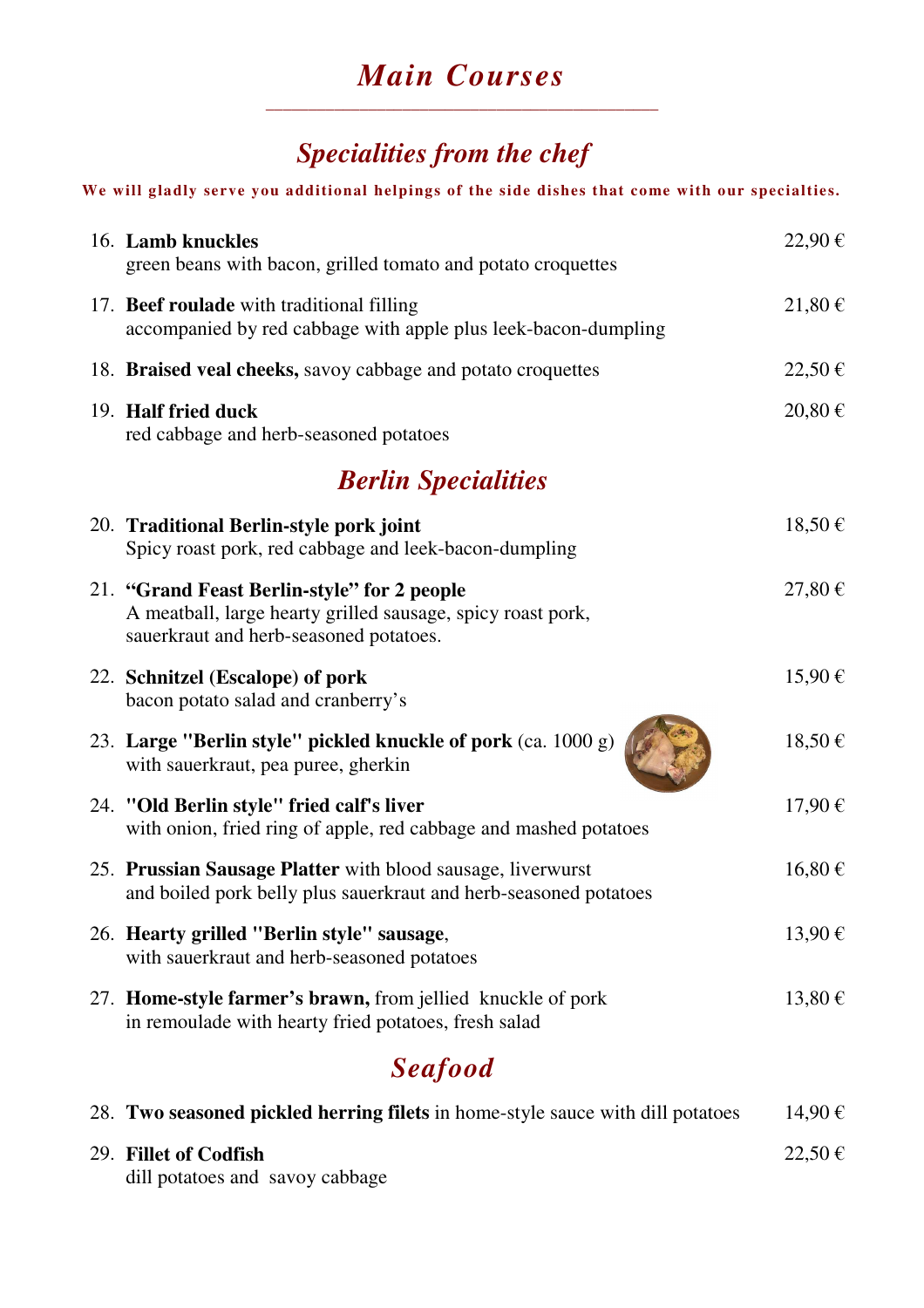### *Cold Dishes / Menus*  \_\_\_\_\_\_\_\_\_\_\_\_\_\_\_\_\_\_\_\_\_\_\_\_\_\_\_\_\_\_\_\_\_\_\_\_\_\_\_\_\_\_\_\_\_\_\_\_\_\_\_\_

## *Cold Dishes*

| 30. Big supper platter,<br>homemade meatball, lean jellied pork knuckle, remoulade, hard cheese,<br>salami, lard, gherkin, butter, bread and baguette                      | 18,90 €             |
|----------------------------------------------------------------------------------------------------------------------------------------------------------------------------|---------------------|
| One strong Berlin-style herbal schnapps.                                                                                                                                   | $2,00 \in$          |
| 31. Home-style farmer's brawn,<br>from jellied knuckle of pork in remoulade, gherkin and bread                                                                             | $6.50 \in$          |
| 32. Berlin meatball with potato salad, gherkin, baguette and mustard                                                                                                       | $7.90 \text{ } \in$ |
| 33. German Cheese-plate with honey mustard and baguette<br>Heinrichsthaler Bierkäse, Elbländer Bockshornkleekäse,<br>Bavaria Blu Blauschimmelkäse, Striegistaler Camembert | 12,50€              |

### *Menus*

## *Berlin Menu*

|     | <b>Potato cream soup</b> with leek                                                             |        |
|-----|------------------------------------------------------------------------------------------------|--------|
| 34. | <b>Berlin-style pork joint, red cabbage and leek-bacon-dumpling</b>                            | 27,90€ |
|     | <b>Berliner Luft zum Löffeln</b> (Vanilla cream with raspberries)                              |        |
|     | Vegan Menu –                                                                                   |        |
|     | <b>Carrot soup</b> with ginger and coconut milk                                                |        |
| 35. | <b>Vegetable patties</b><br>with sweet potato fries and fresh salad and a root vegetable sauce | 24,50€ |
|     | <b>Freshly-sliced fruit salad</b>                                                              |        |

|     | Gerichtslauben Special                                                                        |        |
|-----|-----------------------------------------------------------------------------------------------|--------|
|     | <b>0.5 l Schöffenbier</b> (brewed only for us)<br>natural beer brewed after an ancient recipe |        |
| 36. | Hearty grilled "Berlin style" sausage,<br>on sauerkraut and herb-seasoned potatoes            | 19,80€ |
|     | 2 cl Berliner Kräuter (our house brand)<br>Tastes good, many say - Does good, everybody says! |        |